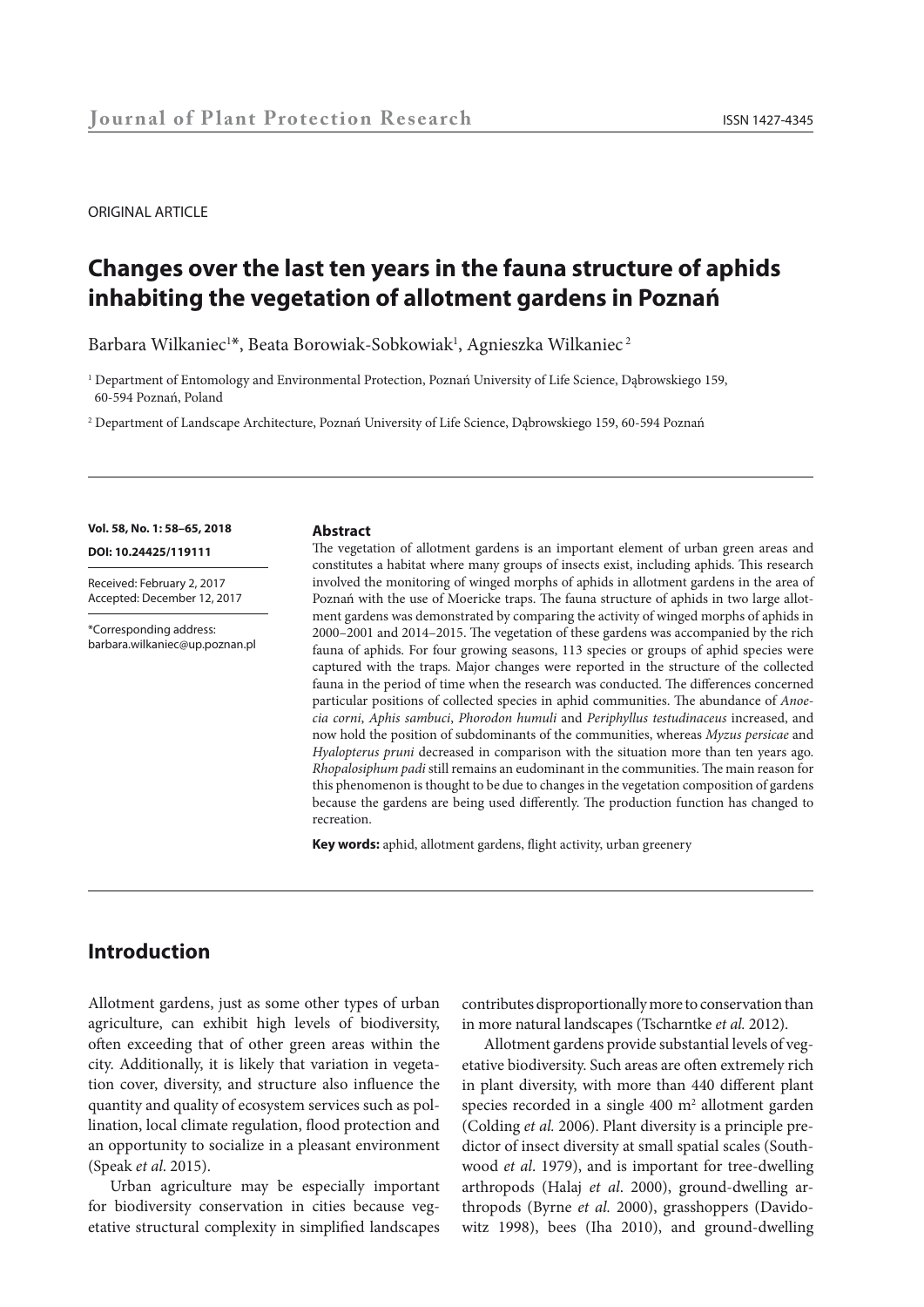beetles (Romero-Alcaraz 2000). Likewise, in domestic gardens in the UK, invertebrate species richness was positively affected by vegetation complexity, especially the abundance of trees (Smith *et al.* 2006a).

Overall, many studies support the idea that urban agricultural management with high vegetation diversity can have positive effects on invertebrate biodiversity in urban systems. The aim of this research was to compare the fauna structure of aphids in allotment gardens over the last ten years in relation to changes in the way of using them. The established research hypothesis holds that a change in the way of using gardens, evidenced in a change in the vegetation composition of gardens, impacts the fauna structure of aphid groupings. This change was seen in a considerable decrease of the area where vegetables, shrubs, and fruit trees were cultivated in favour of decorative plants-grasses, annuals, perennials, shrubs, and trees. The comparisons were based on the analysis of flight activity of winged morphs of aphids in two allotment gardens in Poznań in 2000–2001 and 2014–2015.

#### **Materials and Methods**

The studies were conducted in two large allotment gardens in Poznań: Pod Lipami Allotment Gardens in 2000–2001, and in Bielniki Allotment Gardens in 2014–2015. The former was established in 1976 and covers 24.5 ha. The latter was founded in 1925 and covers 21.3 ha. Aphids were collected with the use of Moericke traps, where five traps were used in 2000–2001, and 10 other traps in 2014–2015. The traps were yellow containers 18 cm in diameter and 11 cm in height, which were filled with an aqueous solution of ethylene glycol with the addition of a detergent, and placed at the height of 1.5 m. Each year insects were collected every 10 days throughout the whole season, from April to October. Specimens were stored in 75% ethylene alcohol before their identification. The material was classified with the use of Heie (1982, 1986, 1992, 1994, 1995), Taylor's (1984) and Blackman and Eastop's identification keys (1994). When assessing the structure of aphid groupings, class domination was adopted after Durak and Wojciechowski (2008): eudominants – >20%, dominants – 10–20%, subdominants – 5–10%, recedents – 1–5% and subrecedents – <1% of the collected material from the aphid community.

### **Results**

The research results confirm the activity of the rich aphid fauna that accompanies the vegetation in allotment gardens in Poznań. During four growing seasons (2000–2001 and 2014–2015), a total of 113 aphid species or groups of species were found in Moericke traps: the representatives of two families – Adelgidae and Aphididae, with 11 subfamilies: Adelginae, Eriosomatinae, Anoeciinae, Thelaxinae, Drepanosiphinae, Phyllaphidinae, Calaphidinae, Saltusaphidinae, Chaitophorinae, Aphidinae and Lachninae. The subfamily Aphidinae was represented the most – by 68 aphid species (Table 1). The occurrence of 17 taxa was confirmed at both sites and during each year of the research. Based on this they can be considered to be a species characteristic for this environment. This group contained two polyphagous species *Aphis fabae* and *Myzus persicae*, inhabiting both vegetable and decorative plants. Species considered as dangerous pests to fruit cultivation included: *Brachycaudus schwartzi*, *Dysaphis plantaginea*, *Hyalopterus pruni*, *Myzus cerasi*, *Hyperomyzus lactucae*, *Panaphis juglandis*; to vegetable cultivation: *Cavariella aegopodii*; to decorative plants: *Aphis sambuci*, *Capitophorus elaeagni*, *Macrosiphum rosae*, *Periphyllus testudinaceus*, *Phorodon humuli*; and to grasses: *Rhopalosiphum padi* and *Anoecia corni*.

The results demonstrate a significant difference in the number of aphids collected between the seasons, and across the two research seasons of 2000–2001 and 2014–2015. It is a very common phenomenon for aphids, which react strongly to weather changes during the season. The studies show very distinctly fewer overall numbers of winged morphs collected in 2014–2015. It must be emphasized that in the years 2000–2001, half the number of traps was used. Undoubtedly changes in the use of allotment gardens impacted the aphid fauna. At the end of the previous century allotment gardeners focused mainly on cultivating vegetables, trees, and fruit shrubs. Since the beginning of the new century there has been a distinct turn towards recreational gardens. Currently, allotment gardeners are abandoning the production of vegetables and fruits in favor of cultivating decorative plants (grasses, annuals, perennials, decorative shrubs and trees). The reason for this reduction or the total elimination of an economic function of gardens is a growing knowledge of the society about environmental degradation in urban areas. Furthermore there have been observable changes in social behavior associated with a general increased affluence, as seen in recent years by the rising rate of the growth and development of the country's socio-economy.

The progressing changes in the vegetation composition of the gardens that accompany this phenomenon can explain the different structure of the collected fauna of aphids, found throughout the studied period of time. Only the position of *R. padi* as an eudominant of the groupings at the two earlier studied sites and during the last two-year research remained the same (Table 2). *Rhopalosiphum padi* was collected in abun-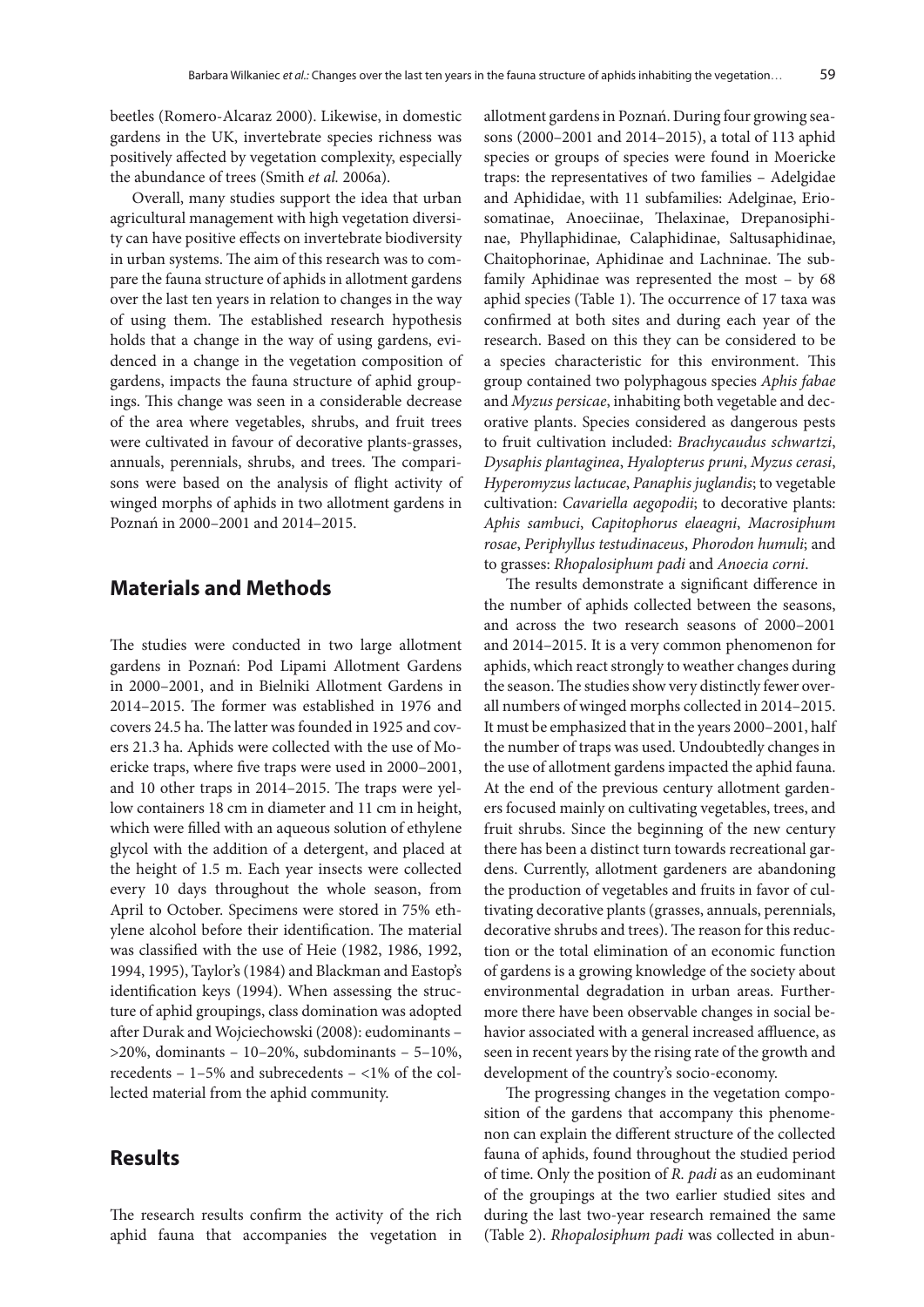|                                       |                | <b>Family Allotment Gardens</b> |              |              |  |  |
|---------------------------------------|----------------|---------------------------------|--------------|--------------|--|--|
| Aphid species                         |                | Pod Lipami                      | Bielniki     |              |  |  |
|                                       | 2000           | 2001                            | 2014         | 2015         |  |  |
| Acyrthosiphum pisum (Harris)          | $\mathbf 2$    |                                 | $\mathbf{1}$ |              |  |  |
| Adelges sp.                           | 3              | 48                              |              | 1            |  |  |
| Amphorophora idaei (Börn.)            |                |                                 | $\mathbf{1}$ | $\mathbf{1}$ |  |  |
| Anoecia corni (F.)                    | 59             | 33                              | 36           | 38           |  |  |
| Anoecia vagans (Koch)                 |                | 1                               |              |              |  |  |
| Aphis craccivora Koch                 | $\overline{2}$ |                                 | 4            | 7            |  |  |
| Aphis idaei V.D.Goot                  | 4              | $\mathbf{1}$                    |              | $\mathbf{1}$ |  |  |
| Aphis fabae Scop.                     | 62             | 22                              | 29           | 24           |  |  |
| Aphis pomi De Geer                    | 16             | 4                               | 5            |              |  |  |
| Aphis sambuci L.                      | 10             | 7                               | 14           | 33           |  |  |
| Aphis spp.                            | 8              | 13                              | 19           | 17           |  |  |
| Atheroides serrulatus Hal.            |                | $\mathbf{1}$                    |              |              |  |  |
| Aulacorthum solani (Kalt.)            |                | 1                               |              | 1            |  |  |
| Aulacorthum speyeri Börn.             | 1              |                                 |              |              |  |  |
| Brachycaudus cardui (L.)              | 3              |                                 | 2            | 4            |  |  |
| Brachycaudus divaricatae Shap.        |                |                                 | 41           | 23           |  |  |
| Brachycaudus helichrysi (Kalt.)       | 8              | 4                               | 5            | $\mathbf{1}$ |  |  |
| Brachycaudus schwartzi (Börn.)        | 5              | 2                               |              | 17           |  |  |
| Brevicoryne brassicae (L.)            | 1              |                                 |              |              |  |  |
| Calaphis betulicola (Kalt.)           |                | 1                               |              |              |  |  |
| Capitophorus elaeagni (Del Gu.)       | 31             | 6                               | $\mathbf{1}$ | 2            |  |  |
| Capitophorus hippophaeus (Walk.)      | 1              | 1                               |              |              |  |  |
| Cavariella aegopodii (Scop.)          | 76             | 4                               | 12           | 9            |  |  |
| Cavariella archangelicae (Scop.)      |                |                                 | 2            | 1            |  |  |
| Cavariella pastinaceae (L.)           |                | $\mathbf{1}$                    |              | 1            |  |  |
| Cavariella theobaldi (Gill. et Bragg) | $\overline{2}$ | 1                               |              |              |  |  |
| Ceruraphis eriophori (Walk.)          | $\overline{2}$ |                                 | 1            |              |  |  |
| Chaitophorus leucomelas Koch          |                | 1                               | $\mathbf{1}$ | 1            |  |  |
| Chaitophorus populeti (Panz.)         | 2              |                                 | 2            | 1            |  |  |
| Chaitophorus populialbae (B. de F.)   |                | 1                               | 1            |              |  |  |
| Cinara costata (Zett.)                |                | 1                               |              | $\mathbf{1}$ |  |  |
| Cinara juniper (De Geer)              |                |                                 | 1            |              |  |  |
| Cinara spp.                           |                | $\mathbf{1}$                    |              | $\mathbf{1}$ |  |  |
| Clethrobius comes (Walk.)             |                |                                 |              | 1            |  |  |
| Cryptomyzus galeopsidis (Kalt.)       | 5              | $\mathbf{1}$                    |              |              |  |  |
| Cryptomyzus korschelti Börn.          | 2              |                                 |              |              |  |  |
| Cryptomyzus ribis (L.)                | 6              | 4                               |              |              |  |  |
| Delphiniobium junankianum (Karsch)    | 1              |                                 |              |              |  |  |
| Drepanosiphum aceris Koch             |                |                                 | 3            | $\mathbf{1}$ |  |  |
| Drepanosiphum platanoidis (Schrk.)    | 21             | 4                               | 1            | 6            |  |  |
| Dysaphis plantaginea (Pass.)          | 42             | 45                              | 1            | 4            |  |  |
| Dysaphis pyri (B. de F.)              |                | 2                               |              |              |  |  |
| Dysaphis spp.                         | 7              | $\mathbf{1}$                    | 4            |              |  |  |
| Elatobium abietinum (Walk.)           |                | 9                               | 2            | 6            |  |  |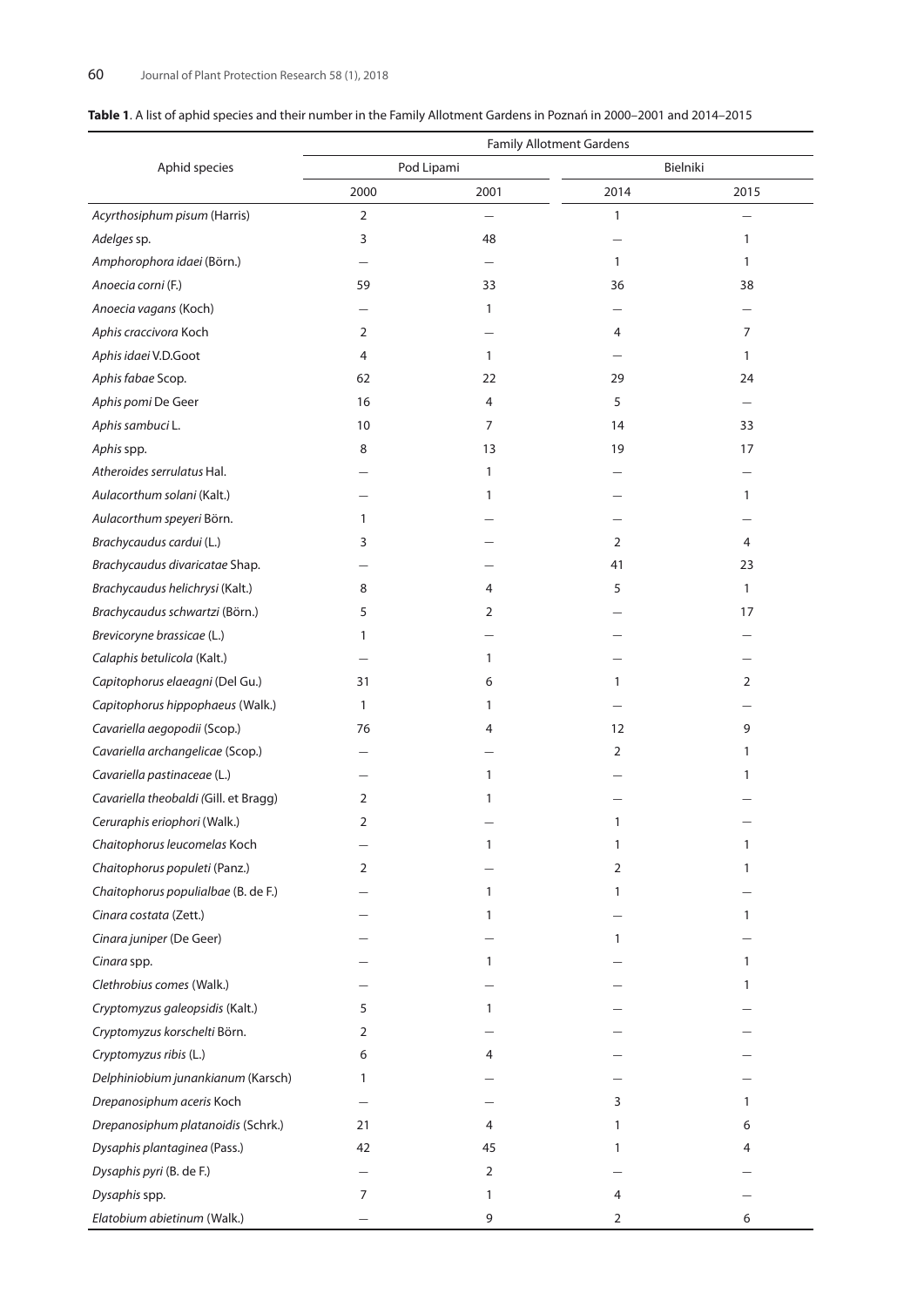**Table 1**. A list of aphid species and their number in the Family Allotment Gardens in Poznań in 2000–2001 and 2014–2015 − *continuation*

|                                      | <b>Family Allotment Gardens</b> |              |              |              |  |  |  |  |  |
|--------------------------------------|---------------------------------|--------------|--------------|--------------|--|--|--|--|--|
| Aphid species                        |                                 | Pod Lipami   |              | Bielniki     |  |  |  |  |  |
|                                      | 2000                            | 2001         | 2014         | 2015         |  |  |  |  |  |
| Eriosoma patchiae (Börn. & Blunck)   |                                 | $\mathbf{1}$ |              |              |  |  |  |  |  |
| Eriosoma ulmi (L.)                   | 1                               | 4            | 15           | 16           |  |  |  |  |  |
| Eucallipterus tiliae (L.)            | 8                               |              | 1            | 25           |  |  |  |  |  |
| Euceraphis betulae (Koch)            | 2                               |              | 7            | 8            |  |  |  |  |  |
| Euceraphis punctipennis (Zett.)      |                                 |              | 1            |              |  |  |  |  |  |
| Eulachnus rileyi (Will.)             |                                 | 2            |              | 1            |  |  |  |  |  |
| Holcaphis sp.                        |                                 | 2            |              |              |  |  |  |  |  |
| Hayhurstia atriplicis (L.)           |                                 |              |              | 1            |  |  |  |  |  |
| Hyadaphis foeniculi (Pass.)          | 1                               |              | 1            | 1            |  |  |  |  |  |
| Hyalopterus pruni (Geoff.)           | 342                             | 63           | 12           | 9            |  |  |  |  |  |
| Hypertomyzus lactucae (L.)           | 10                              | 11           | 6            | 12           |  |  |  |  |  |
| Hypromyzus picridis (Börn. & Blunck) | $\mathbf{1}$                    |              | 1            | $\mathbf{1}$ |  |  |  |  |  |
| Lipaphis erysimi (Kalt.)             |                                 |              | 1            | 1            |  |  |  |  |  |
| Longicaudus thrirhodus (Walk.)       |                                 | 1            |              |              |  |  |  |  |  |
| Macrosiphoniella tanacetaria (Kalt.) | 2                               |              |              | 1            |  |  |  |  |  |
| Macrosiphoniella spp.                | 1                               |              |              | 2            |  |  |  |  |  |
| Macrosiphum euphorbiae (Thom.)       |                                 |              | 1            | 3            |  |  |  |  |  |
| Macrosiphum gei (Koch)               |                                 | 1            |              |              |  |  |  |  |  |
| Macrosiphum rosae (L.)               | 4                               | 1            | 4            | 6            |  |  |  |  |  |
| Megourella purpurea H.R.L.           |                                 |              | 1            |              |  |  |  |  |  |
| Metopolophium albidum H.R.L.         | 2                               |              |              |              |  |  |  |  |  |
| Metopolophium dirhodum (Walk.)       | 26                              | 4            | 3            |              |  |  |  |  |  |
| Microlophium carnosum (Buckt.)       |                                 | 1            |              |              |  |  |  |  |  |
| Mimeuria ulmiphila (Del Gu.)         |                                 |              |              | 1            |  |  |  |  |  |
| Myzocallis castanicola Baker         |                                 |              |              | 1            |  |  |  |  |  |
| Myzus ascolonicus Donc.              |                                 | $\mathbf{1}$ |              | 3            |  |  |  |  |  |
| Myzus cerasi (F.)                    | 78                              | 36           | 5            | 3            |  |  |  |  |  |
| Myzus ligustri Mosl.                 | 1                               | 3            |              | 1            |  |  |  |  |  |
| Myzus lythri (Schrk.)                | 29                              | 2            | 1            |              |  |  |  |  |  |
| Myzus ornatus Laing                  | 1                               |              |              |              |  |  |  |  |  |
| Myzus persicae (Sulz.)               | 1612                            | 378          | 10           | 6            |  |  |  |  |  |
| Nasonovia ribisnigri (Mosl.)         | 1                               | 3            |              |              |  |  |  |  |  |
| Ovatus crataegarius (Walk.)          | 1                               | 1            |              |              |  |  |  |  |  |
| Ovatus insitus (Walk.)               | 1                               | 1            |              |              |  |  |  |  |  |
| Panaphis juglandis (Goetze)          | 2                               | 1            | 1            | 1            |  |  |  |  |  |
| Pemphigus sp.                        | 3                               |              | 1            |              |  |  |  |  |  |
| Periphyllus acericola (Walk.)        |                                 |              |              |              |  |  |  |  |  |
| Periphyllus aceris (L.)              | 2                               |              |              |              |  |  |  |  |  |
| Periphyllus hirticornis (Walk.)      | 1                               |              |              |              |  |  |  |  |  |
| Periphyllus testudinaceus (Fern.)    | 2                               | $\mathbf{1}$ | $\mathbf{1}$ | 8            |  |  |  |  |  |
| Phorodon humuli (Schrk.)             | 32                              | 12           | 112          | 39           |  |  |  |  |  |
| Phyllaphis fagi (L.)                 | 14                              |              | 1            | 5            |  |  |  |  |  |
| Prociphilus bumeliae (Schrk.)        |                                 |              | 1            |              |  |  |  |  |  |
| Prociphilus fraxini (F.)             |                                 | $\mathbf{1}$ |              |              |  |  |  |  |  |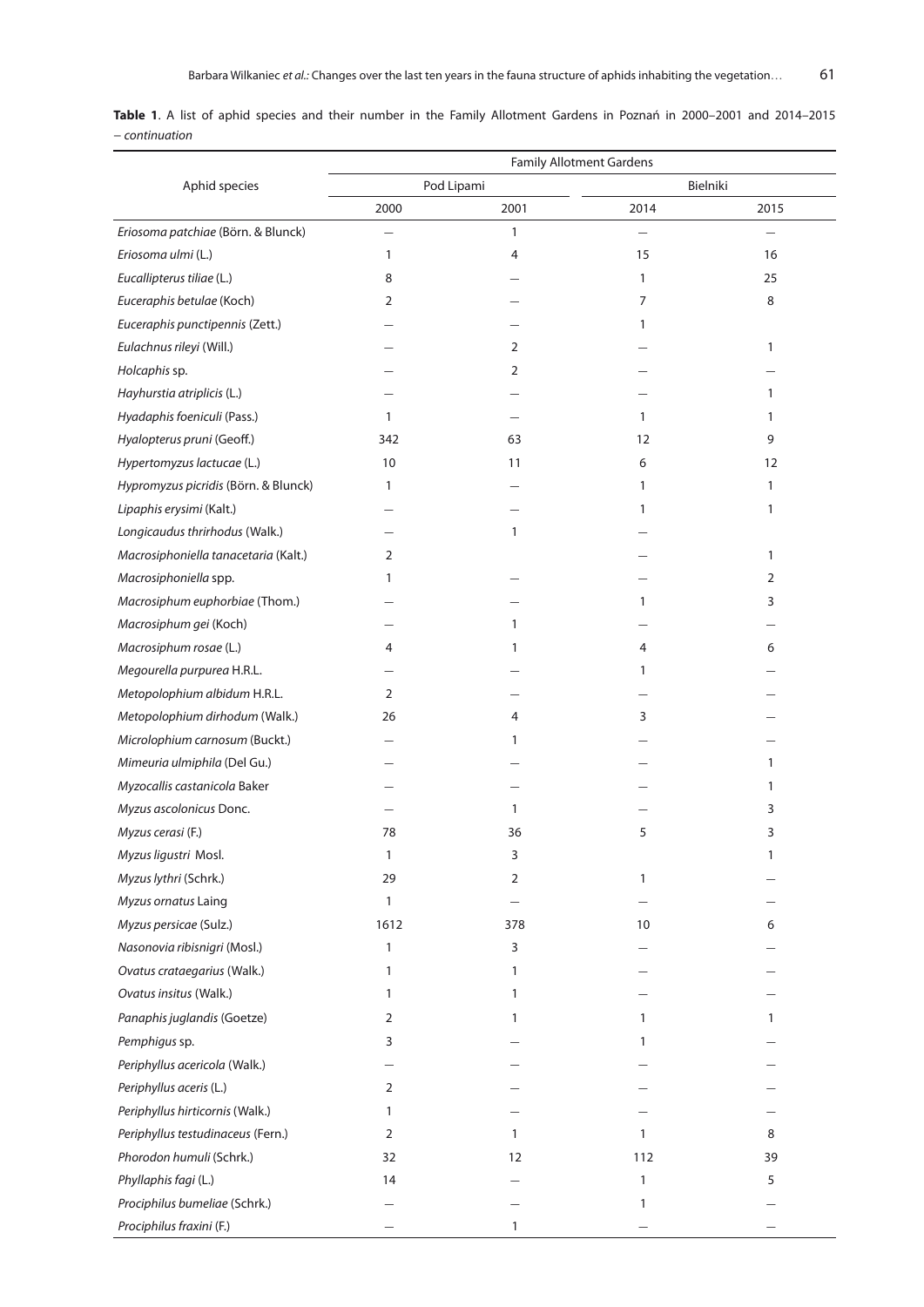|                |  |  |  |  |  |  |  |  | Table 1. A list of aphid species and their number in the Family Allotment Gardens in Poznań in 2000-2001 and 2014-2015 |  |
|----------------|--|--|--|--|--|--|--|--|------------------------------------------------------------------------------------------------------------------------|--|
| - continuation |  |  |  |  |  |  |  |  |                                                                                                                        |  |

|                                     | <b>Family Allotment Gardens</b> |                |              |      |  |  |  |  |
|-------------------------------------|---------------------------------|----------------|--------------|------|--|--|--|--|
| Aphid species                       |                                 | Pod Lipami     | Bielniki     |      |  |  |  |  |
|                                     | 2000                            | 2001           | 2014         | 2015 |  |  |  |  |
| Prociphilus pini (Burm.)            |                                 | $\overline{2}$ |              |      |  |  |  |  |
| Protrama flavescens (Koch)          |                                 |                | $\mathbf{1}$ |      |  |  |  |  |
| Pterocomma pilosum Buckt.           | 1                               |                |              | 5    |  |  |  |  |
| Pterocomma populeum (Kalt.)         |                                 |                | 18           | 8    |  |  |  |  |
| Pterocomma salicis (L.)             | 1                               |                |              |      |  |  |  |  |
| Rhopalomyzus Ionicerae (Sieb.)      |                                 |                | $\mathbf{1}$ | 1    |  |  |  |  |
| Rhopalomyzus poe (Gill.)            | 1                               |                |              |      |  |  |  |  |
| Rhopalosiphoninus staphyleae (Koch) | 1                               |                |              |      |  |  |  |  |
| Rhopalosiphum insertum (Walk.)      | 37                              | 32             | 2            |      |  |  |  |  |
| Rhopalosiphum nymphaeae (L.)        | 2                               | 10             |              |      |  |  |  |  |
| Rhopalosiphum padi (L.)             | 11,540                          | 1587           | 2325         | 252  |  |  |  |  |
| Schizaphis longicaudata (H.R.L.)    | 1                               |                |              |      |  |  |  |  |
| Schizolachnus pineti (f.)           |                                 |                |              | 3    |  |  |  |  |
| Sipha maydis Pass.                  |                                 | $\mathbf{1}$   | 2            |      |  |  |  |  |
| Sitobion fragariae (Walk.)          | 1                               |                |              |      |  |  |  |  |
| Sitobion avenae (F.)                | 4                               | 3              |              | 3    |  |  |  |  |
| Subsaitusaphis sp.                  | 1                               |                |              |      |  |  |  |  |
| Tetraneura ulmi (L.)                |                                 |                | 3            | 4    |  |  |  |  |
| Thelaxes dryophila (Schrk.)         | 1                               |                |              |      |  |  |  |  |
| Therioaphis luteola (Börn.)         |                                 |                |              |      |  |  |  |  |
| Therioaphis trifolii (Mon.)         | 1                               |                | 1            |      |  |  |  |  |
| Tinocallis platani (Kalt.)          | 1                               |                |              |      |  |  |  |  |
| Trichosiphonaphis corticis          | 5                               | 4              |              |      |  |  |  |  |
| Uroleucon sp.                       | 2                               | 4              | 1            |      |  |  |  |  |
| Uromelan sp.                        | 4                               |                | 1            | 2    |  |  |  |  |
| Number of species                   | 71                              | 60             | 56           | 57   |  |  |  |  |
| Number of individuals               | 14,166                          | 2394           | 2731         | 636  |  |  |  |  |

**Table 2.** Species numerously represented in the aphid communities collected with Moericke traps in the Family Allotment Gardens in Poznań in 2000–2001 and 2014–2015

|                                    | Dominancy index [%]           |      |                             |      |  |  |  |  |
|------------------------------------|-------------------------------|------|-----------------------------|------|--|--|--|--|
| Aphid species                      | FAG, Pod Lipami" in 2000-2001 |      | FAG, Bielniki" in 2014-2015 |      |  |  |  |  |
| Rhopalosiphum padi (L.)            | 81.5                          | 66.3 | 85.0                        | 39.6 |  |  |  |  |
| Myzus persicae (Sulz.)             | 11.4                          | 15.8 | 0.4                         | 0.9  |  |  |  |  |
| Aphis fabae Scop.                  | 0.4                           | 0.9  | 1.1                         | 3.7  |  |  |  |  |
| Hyalopterus pruni (Geoff.)         | 2.4                           | 2.6  | 0.4                         | 1.4  |  |  |  |  |
| Anoecia corni (F.)                 | 0.4                           | 1.3  | 1.3                         | 5.9  |  |  |  |  |
| Drepanosiphum platanoidis (Schrk.) | 0.15                          | 0.16 | 0.04                        | 0.9  |  |  |  |  |
| Aphis sambuci L.                   | 0.1                           | 0.3  | 0.4                         | 5.9  |  |  |  |  |
| Phorodon humuli (Schrk.)           | 0.2                           | 0.5  | 4.1                         | 6.1  |  |  |  |  |
| Periphyllus testudinaceus (Fern.)  | 0.01                          | 0.04 | 4.1                         | 6.1  |  |  |  |  |
| Brachycaudus divaricatae Shap.     | 0                             | 0    | 1.5                         | 3.7  |  |  |  |  |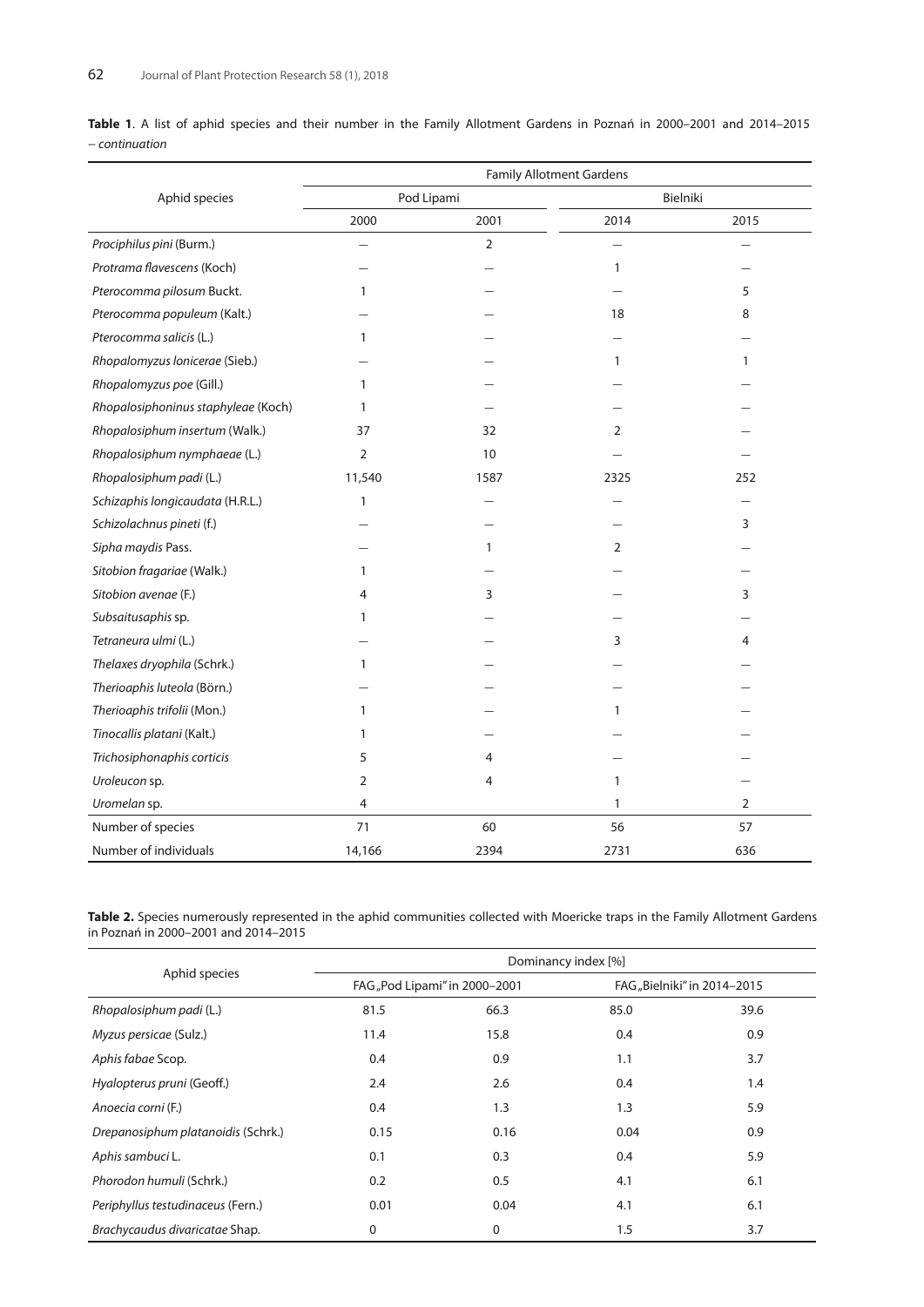

**Fig. 1.** The location of Bielniki allotment gardens and Pod Lipami allotment gardens within the Poznań city limits (own elaboration based on http://www.geoportal.gov.pl/)

dance predominantly during autumn. It is a holocyclic and heterocyclic species, migrating from the bird cherry to grasses. Comparing the structure of aphids from the studied communities at the beginning of the current century and today, changes concerning the position of other collected species are distinctly visible, where one part of them gains significance, and the other part evinces decreasing trends in the structure of communities (Table 2). The group that is gaining significance includes: *A. fabae*, *A. corni*, *D. platanoidis*, *A. sambuci*, *P. humuli*, *P. testudinaceus*. Four of the mentioned taxa – *A. corni*, *A. sambuci*, *P. humuli* and *P. testudinaceus –* have currently shifted into the position of subdominants. This group had not been represented earlier in the communities of this insect in the gardens. The downward group includes *M. persicae* and *H. pruni*. The earlier high position of *M. persicae* as a dominant (11.4 and 15.8% of the aphid communities in 2000 and 2001, respectively) fell to the group of subrecedents (0.4 and 0.9% in 2014 and 2015, respectively).

### **Discussion**

Allotment gardens, community gardens, city farms − today in many European countries these forms of urban agriculture are again the subject of interest of many local gardeners and scientists. In the structure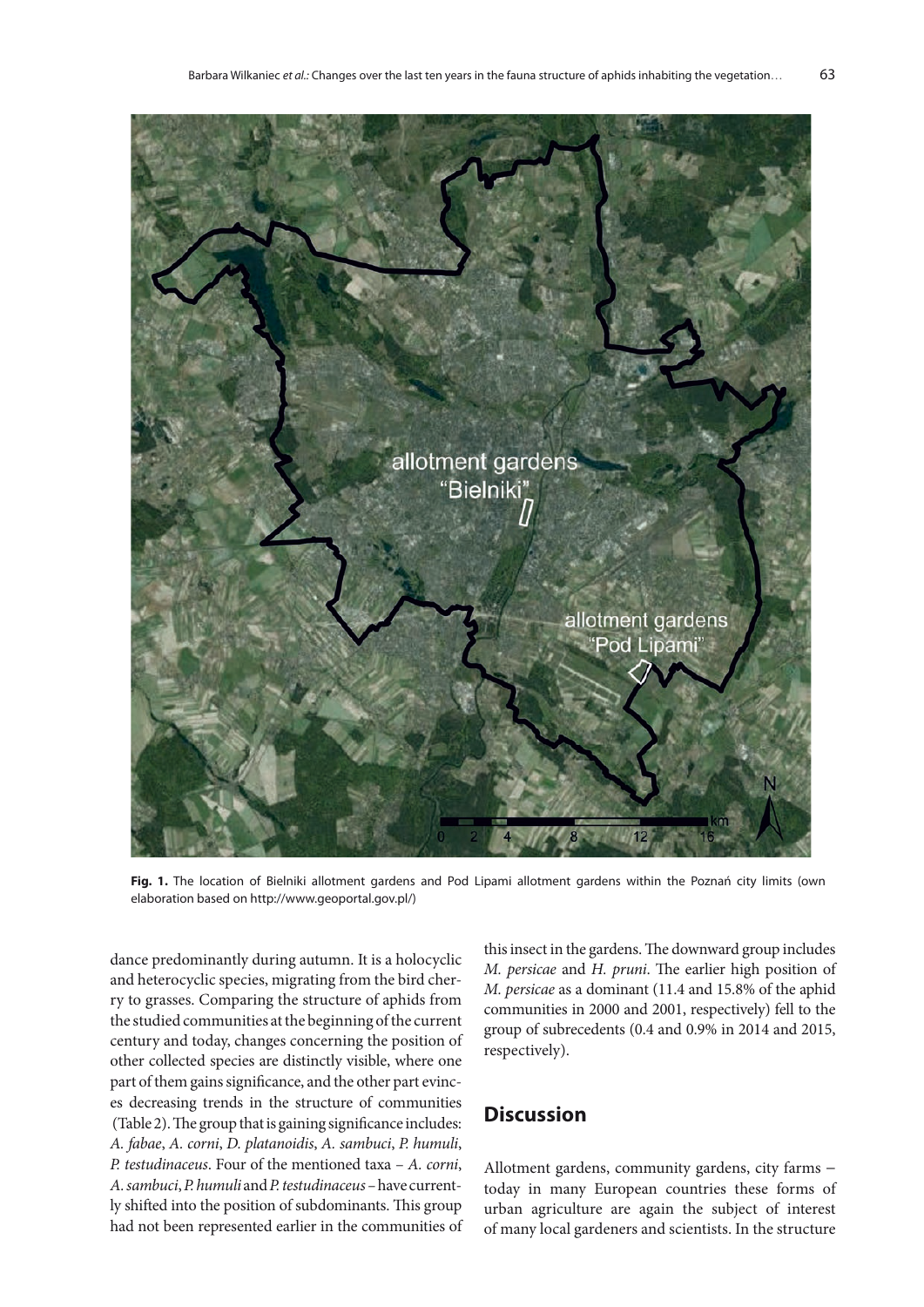of a city, these places are examples of independent spaces which provide many ecosystem functions for green infrastructure and make it possible to maintain sustainable development in the city in the context of ecology, economy, and residents' quality of life (Giedych and Poniży 2013; Szumilas 2014).

Urban landscapes are typically highly simplified, intensively developed ecosystems with low levels of native biodiversity. However, urban green spaces such as allotment gardens can bring diverse green infrastructure back into the urban system, providing vegetative structure and biodiversity for the ecosystem function and services across fragmented habitats and special scales (Tscharntke *et al*. 2012). Allotment gardens can include the cultivation of vegetables, medicinal plants, spices, mushrooms, fruit trees, and ornamental plants. This wide range of produce means that they are highly heterogeneous in size, form, and function. Over the last decade, the vegetation composition cultivated in gardens changed enormously (Speak *et al.* 2015; Spilkova and Vagner 2016). Ecosystem services are often reliant on the functional traits of the underlying plant communities. Flora is a good indication of biodiversity since it shapes the structure of organisms at higher trophic levels (Smith *et al.* 2006b). This has its consequences in the fauna that inhabits those environments. Proof for such shifts may include our research results concerning the changes in the structure of the aphid fauna.

However, this research shows that it is very important to recognize allotment gardens as a part of the green structure of the city and as a means of supporting biodiversity in the city; thus, they are of great importance for sustainable development within the city.

Poznań is a city in which green urban spaces play a significant role in the spatial structure. In the city's greenery system, allotment gardens play an elemental role, besides forests and parks. They constitute 3.2% of the overall city area, and cover 827 ha (Mierzejewska 2001). Progressing environmental degradation within urban areas is a reason behind the reduction or complete elimination of its economic function in favor of a leisure-recreational one. It is connected with the major changes in the vegetation composition of these areas, which, in turn, has a significant impact on the fauna that inhabits them. An example of this can be seen by the changes that have occurred in recent years in the structure of the aphid fauna.

In Poznań only a third of plots, on average, were observed to be growing vegetables and this usually consisted of a vegetable bed with a mean size of  $30 \text{ m}^2$ , less than 10% of the average allotment area. Poznań allotment gardens have many large trees, and a high proportion of evergreen trees. Tree cover and species composition are similar to that of parks (Speak *et al.* 2015).

The trend of changes in the function of allotment gardens however, is not unique for Poland, and has also been seen elsewhere. Van den Berg *et al.* (2010) in their research confirm that younger gardeners prefer passive rather than production function of allotment gardens, such as relaxation and recreation. Also in Germany (Holmer and Drescher 2005) and in Czechia (Spilkova and Vagner 2016) gardens are perceived as hobby and recreation spaces.

The presented changes appear to be crucial from the perspective of the significance of given aphid species as dangerous plant pests. What primarily draws one's attention is the shift in the fauna structure concerning the position of two important polyphagous species – *M. persicae* and *A. fabae*, which react in different ways. In the former, there has been a distinct population decrease, and as for the latter – an increase. Noticeable also is an apparent rise in the significance of the species that inhabit trees and decorative shrubs, among others, *A. sambuci, P. humuli, P. testudinaceus*, and *A. corni.* A special position among taxa numerously represented in aphid communities belongs to *Brachycaudus divaricatae*, now found in the group of recendents. It is a new species in our fauna. It was found for the first time in 2002 in Southern Poland (Cichocka and Lubiarz 2003), and three years later recorded in Poznań from *P. cerasifera* (Wilkaniec and Wilkaniec 2013). Since then, the species has been constantly collected from various objects of urban green areas in Poznań (Wilkaniec *et al.* 2015, 2016).

# **Conclusions**

- 1. The vegetation of the allotment gardens in Poznań was accompanied by a rich fauna of aphids.
- 2. Trends in decreasing numbers of aphids and changes in the structure of their communities were detected in the studies.
- 3. The differences in structure of aphid communities concerned the position of particular aphid species over the last 15-years.
- 4. The main reason for changes in aphid fauna is thought to be found in changes of the vegetation composition of allotment gardens due to an alternate way of using them − from production to recreation.

#### **References**

- Blackman R.L., Eastop V.F. 1994. Aphids on the World's Trees. An Identification and Information Guide. CAB International, Wallingford, 986 pp.
- Byrne L., Bruns M., Kim K. 2008. Ekosystem proporties of Urban land covers at the aboveground-belowground interface. Ecosystems 11 (7): 1065–1077. DOI: https://doi. org/10.1007/s10021-008-9179-3